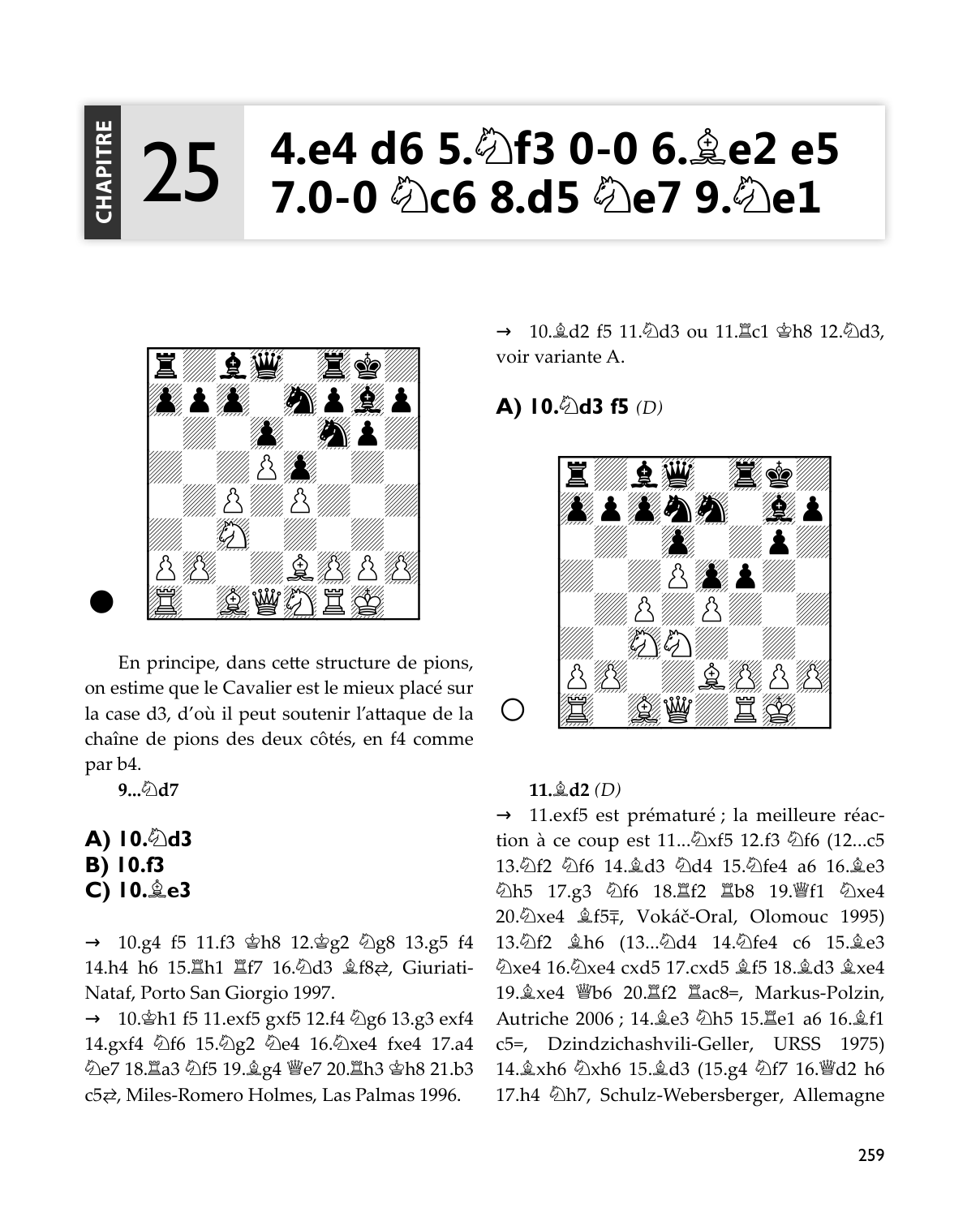2003, 18. c2 含g7 19.含g2 響xh4 20. lh1 曾e7∓) 15...公f5 16.盒xf5 盒xf5, ½-½, Markus-Smirin, Ploydiy 2008.

 $\rightarrow$  Échanges et simplifications sont également ce à quoi conduit en général 11.f4 ; par exemple : 11...fxe4 12. lxe4 2f5 13.fxe5 2xe5 14. g5 曾e8 15. adf2 h6 16. gd2 曾e7 17. 曾c1 b6 18. c3 克a6 19.b3  $\Xi$ ae8=, Varniene-Gaponenko, Halle 2000.

 $\rightarrow$  Sur le coup de consolidation 11.f3, les Noirs commencent à préparer la sortie du Fou de cases noires en h6 : 11... \$h8 (à mon avis, le coup 11...f4, qui relâche la tension centrale, n'est pas approprié, car les Blancs ont assez de ressources pour repousser l'attaque noire à l'aile roi ; par exemple : 12.g4 h5 13.g5 h4 14. th1 會f7 15. d2 Ih8 16.b4 Ih5 17. Ig1 2g8 18.c5 a6 19. b3  $\angle$ xg5 20.c6  $\angle$ xg1 21.  $\angle$ xg1 2168 22.cxb7 pion ne plus, ont des difficultés à organiser la défense, Miladinović-Korneev, Vršac 2006) 12. d2 2g8 13. Lc1 gh6 14.b4 2df6 15.c5 gd7 16.a4 曾e7 17. f2 a6 18. cxd6 cxd6 19.a5 lac8 20.  $\&$  xh6  $\&$  xh6 21.  $\&$  d2  $\&$  f7 22.b5 axb5 23.  $\&$  xb5 公h5 24. xc8 Xxc8 25. xc1 彎d8=, Figuero-Narciso Dublan, Calviá 2007.



## $11...$ gh8

√ Une idée mérite l'attention, celle qui consiste à désamorcer la pression centrale pour avoir accès à la case d4 via f5 : 11...fxe4!? 12. Axe4 4f5 13. c3 (13. f3 4f6 14. 4df2 4d4 15. 2xf6 \xf6 16. De4 \e7 17. 2g5 \e8 18. Lc1 b6 19.b4 a5=. Les Noirs parviennent à ouvrir la colonne a, Krush-Xie Jun, Xiapu 2005; 13. Le1 公f6 14. 食f3 公d4 15. 公xf6 響xf6 16. 食e4 盒d7 17. let c5 18.f3 b5 19.cxb5 盒xb5∓, Krush-David, France 2007) 13...a5!? (13...公f6 14.盒f3 වාh4 - 14…වාd4!? - 15.වාxf6 \\{Yxf6 16.உe4 உர்5 17.f3 彎g5 18.彎e2 盒h6 19.查h1 彎e3 20.彎xe3  $\&$ xe3 21. $\&$ fe1  $\&$ h6 22.c5 $\pm$  avec un minime avantage blanc, Ftáčnik-Báňas, Trnava 1983) 14.g4!? (14.c5?!  $\&$ f6!=; 14.g3  $\&$ f6 15. $\&$ f3  $\&$ d4 16. xd4 公xe4 17. ke3 公f6 18. kg2 鱼f5=; 14. Le1 b6 15. 鱼f3 公f6 16. Le1 公h4 17. 公xf6 營xf6 18.奠e4 奠f5 19.0c2 營g5 20.奠d2 營g4 21. Yxg4 盒xg4 22.f3 盒d7 23.b3 公f5=, Neverov-Darban, Abou Dabi 2006) 14... (hell 15. 2e1 <u> ධිd4 16. ධිg2 (16. kxd4 exd4 17.f4 ම</u>ී e7 18. මී c2 c6=) 16... sep 17.f3 b5!=, Neverov-Nevednichy, Mykolaïv 1993. L'ouverture d'un nouveau front alors que le Roi blanc est affaibli et qu'un Cavalier trône en d4, voilà exactement ce dont les Noirs ont besoin!

 $12.\nexists c1(D)$ 

 $\rightarrow$  12.b4 n'apporte pas grand-chose aux Blancs: 12.... 266 13.f3 h5 14.exf5 (14.c5 f4) Wb6 et les chances sont réciproques, Lutz-Shirov, Santiago 1990.

 $\rightarrow$  On peut rencontrer 12.f3, bien qu'en principe les Blancs aient plutôt intérêt à attendre l'arrivée du Cavalier en f6 pour jouer ce coup.  $12...f4(D)$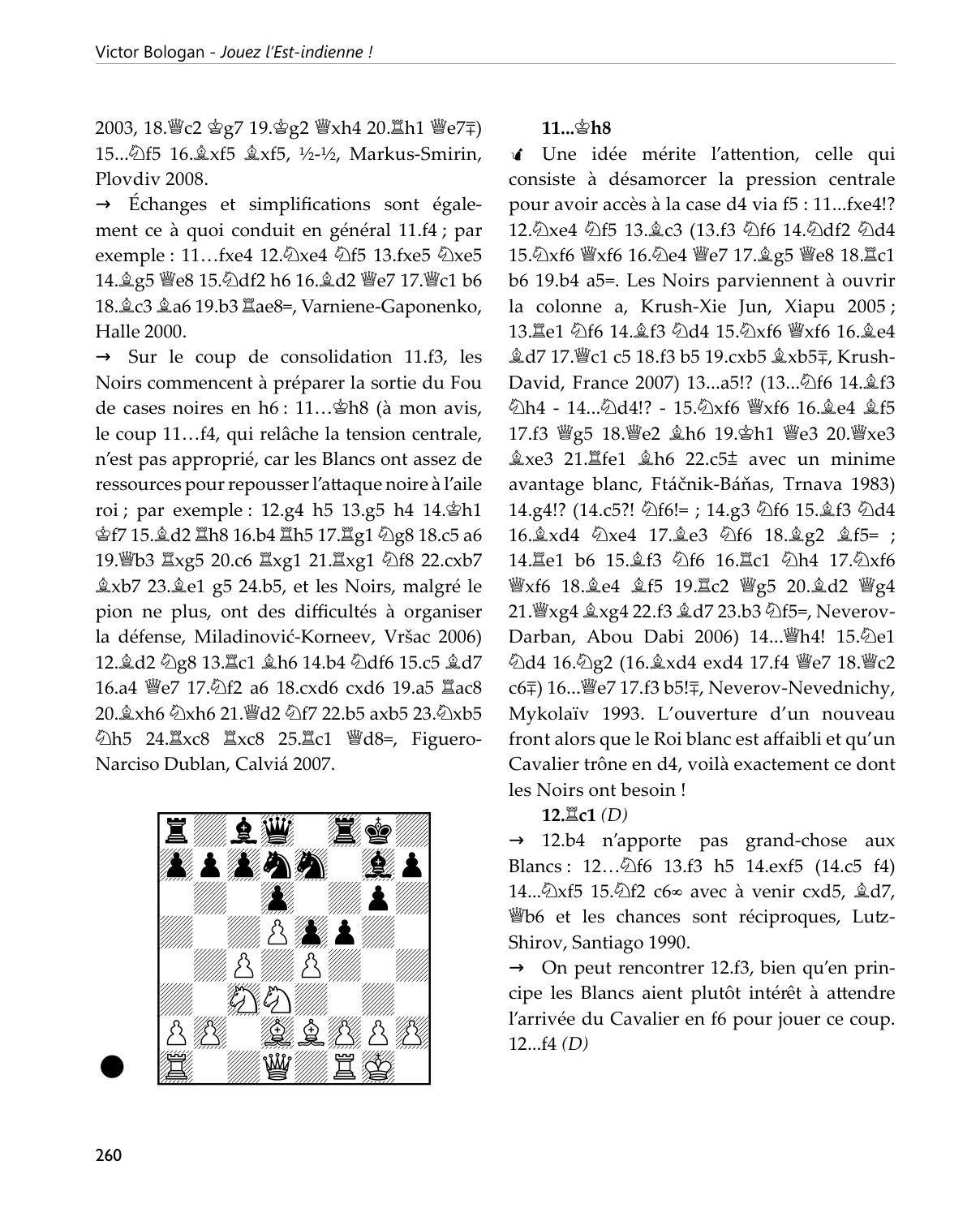

O

Et maintenant :

• 13. c1 h5 14.b4 (14.c5 2xc5 15. 2xc5 dxc5 16.b4 cxb4 17. a4 a5 18. Sc2 c6 z, Quiroga-Llanos, Potrero de los Funes 1995) 14...g5 15.c5 b5 20.cxb6 cxb6 21. hc4 骂c8 22. 彎d1 b5 23. ha5 罝xc1  $24.$  We  $xc1$ **響b6⇄**, Hjartarson-Shirov, Reykjavík 1992;

• 13.g4 2g8 14. e1 (14. g2 £f6 15.b4 h5 16.h3, Gritsch-Jurišić, Allemagne 1991, 16... kh4 17.c5 公df6) 14... 金f6 15.b4 (15. 宫g2 h5 16.h3 公h6 17. h1 鱼h4 18.b4 公f7 19. l1c1 a5 20.a3 axb4 21.axb4 盒xe1 22. fxe1 公f6 23.公f2 含g7 24.罝a1 罝xa1 25.瞥xa1 罝h8 26.瞥d1 ��d7 27.ປີd3 置h7 28. a1 ②g5 29. ①f2 hxg4 30. hxg4 置xh1 31. Wxh1 Wa8∓. Un exemple lumineux de traitement intelligent de cette structure de la part des Noirs, Lassila-Frolov, Jyväskylä 1994) 15... Åh4 16.c5, Navarro-Almagro Mazariegos, Cordoue 1990, 16... xe1 17. Fixe1 g5 18. Lc1 h5 19. cxd6 cxd6 20.gxh5 公df6 21.公b5 鱼h3 22.置f2 置f7之 avec une position à double tranchant ;

• 13.b4 h5 14.c5 g5 15. Lc1 ②f6 16.cxd6 (16.4b5 4e8 17. gc2 gd7 18.4f2 a6 19.4a3 b5 20.cxb6 cxb6 21.2c4 置c8 22. 彎d1 b5 23.2a5 置xc1 24. wxc1 Wb6〒, Hjartarson-Shirov, Reykjavík

1992; 16.2f2 2eg8 17.cxd6 cxd6 18.2b5 2e8 19.a4 transpose dans la ligne 16.cxd6) 16...cxd6 17.2b5 公e8 18.a4 (18. c2 盒d7) 18... 公g8 19. 公f2 公h6 20.h3 盒f6 21.罝c3 (21.曾b3 盒d7 22.罝c3 曾b8 23. fc1 2d8 24. a5 a6 25. 2a3 b5+) 21... 骂g8 22. 瞥c2 ĝd7 23. Lc1 g4 24. fxg4 ĝh4 25. ĝe1 (25. gxh5 a6 26. 2a3 b5 27. gf3 曾b6 28. ge1 gxh3 29. gh1 gd7 30. se2 公f6∞) 25...a6 26. Ωc7 公xc7 27. lxc7 hxg4 28. 1xg4 \$xg4 29. \$xg4 \xg4 30. hxg4 \$g3=, Silva-Marković, Buenos Aires 1993.



#### $12 \ldots c5$

Une alternative est de jouer d'abord 12... Df6 थं et seulement après 13.f3, 13...c5 ; par exemple : 14.g4 (14.dxc6 公xc6 15. 行2 f4=) 14...a6 (14...h6 15.h4 a6 16. b1 公h7 17. 宫g2 公g8 18. Lih1 盒f6 19. We1±, Kožul-Fedorov, Pula 1997 ; les Blancs sont parvenus à contenir au mieux le jeu adverse à l'aile roi alors qu'ils ont encore tout devant eux à l'aile dame) 15. 2f2 (15. Eb1 b5) 15...h6 16.h4 fxg4 17.fxg4 Deg8 18.g2 Dh7 19. h1 gf6 (les Blancs peinent à garder le contrôle des cases g5 et h4) 20.g5, Gelfand-Kasparov, Linares 1990, 20... e7! 21. g4 (21. sb3 2d7) 21...hxg5 22.h5 營e8 23.hxg6 營xg6 24. e2 勾gf6 et les Noirs doivent tenir.